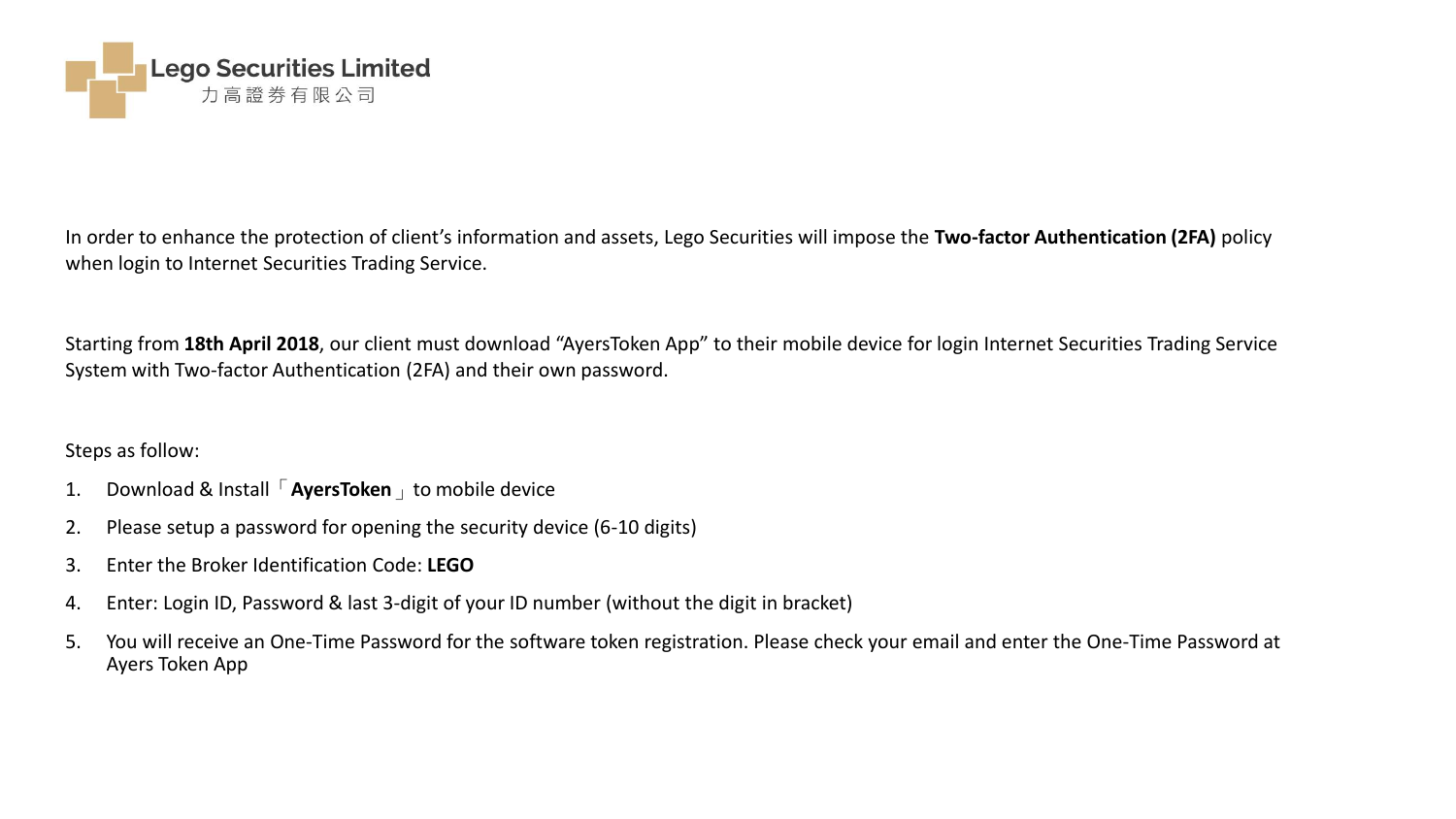(1) Enter: Login ID and Password (2) Press "Register Now"

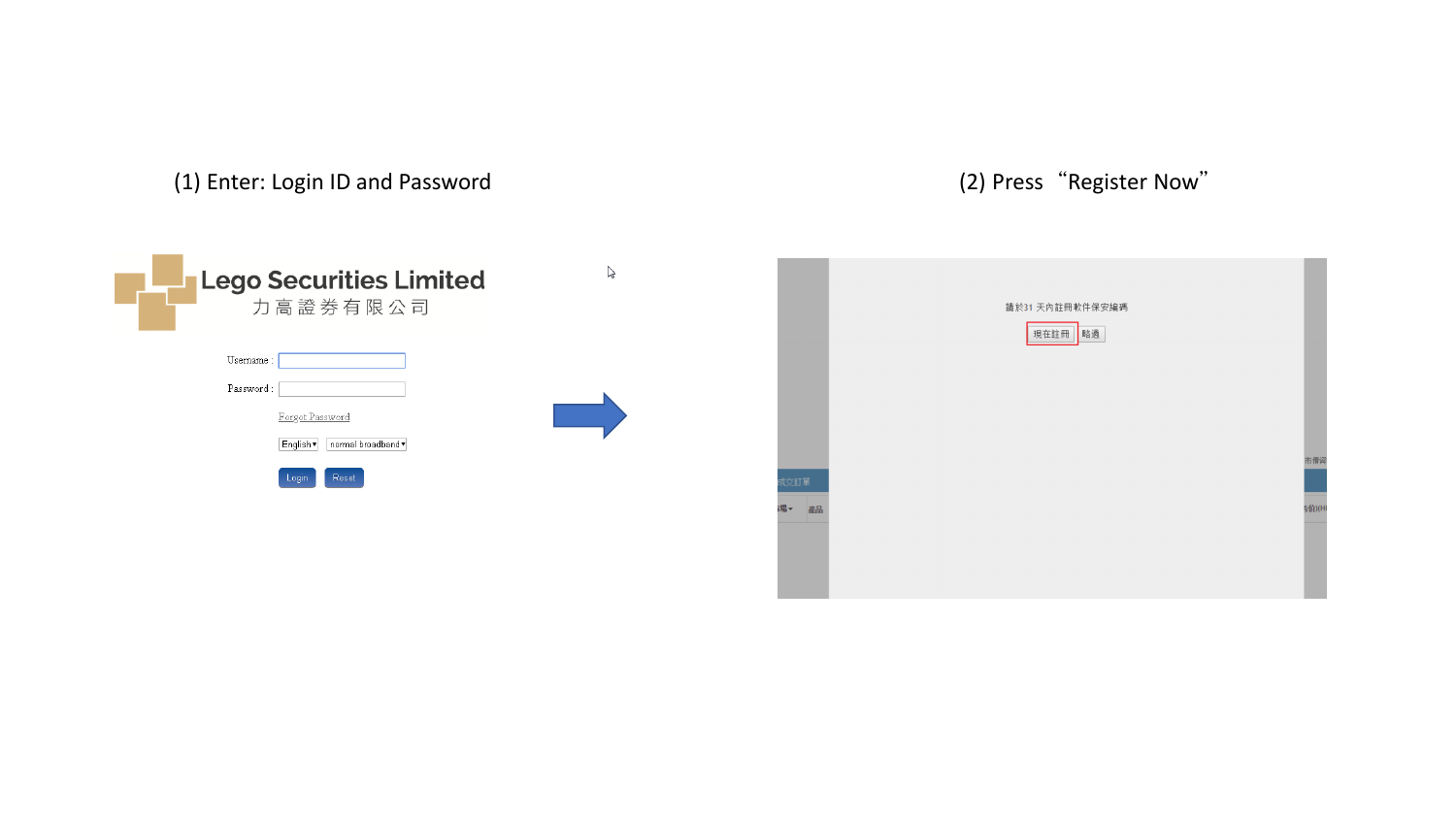

If client did not download the "AyersToken App", please go to App Store / Play Store or scan this QR Code to download





**Android iOS**



Ayers 保安編碼 艾雅斯資訊科技有限公司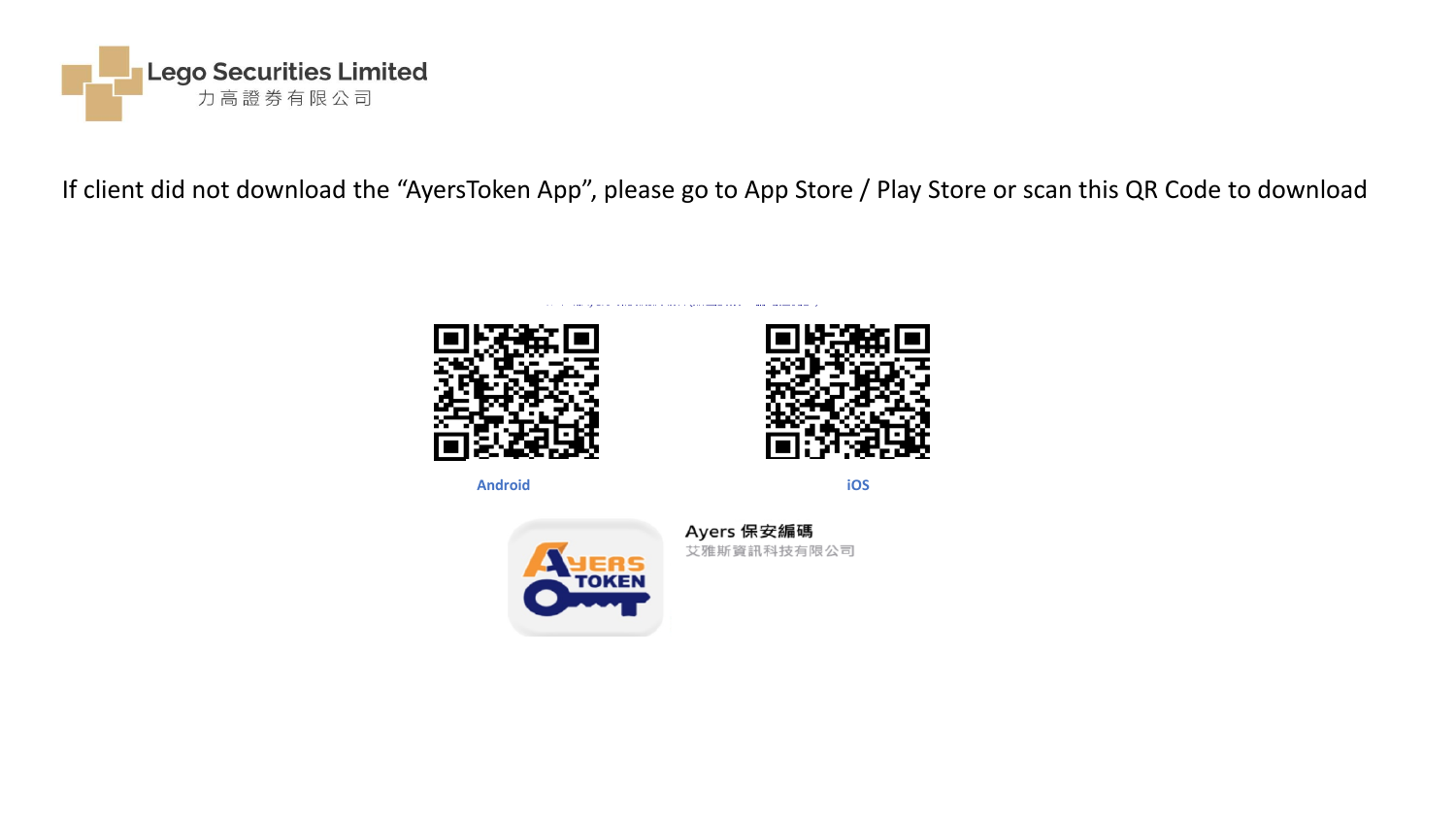

# After installation, please open the App

## Setup the password with 6-10 digits Setup the password Re-confirm the password





**Please Define Your Password** 









**Cancel** 

Done

| Done |
|------|
|------|

Cancel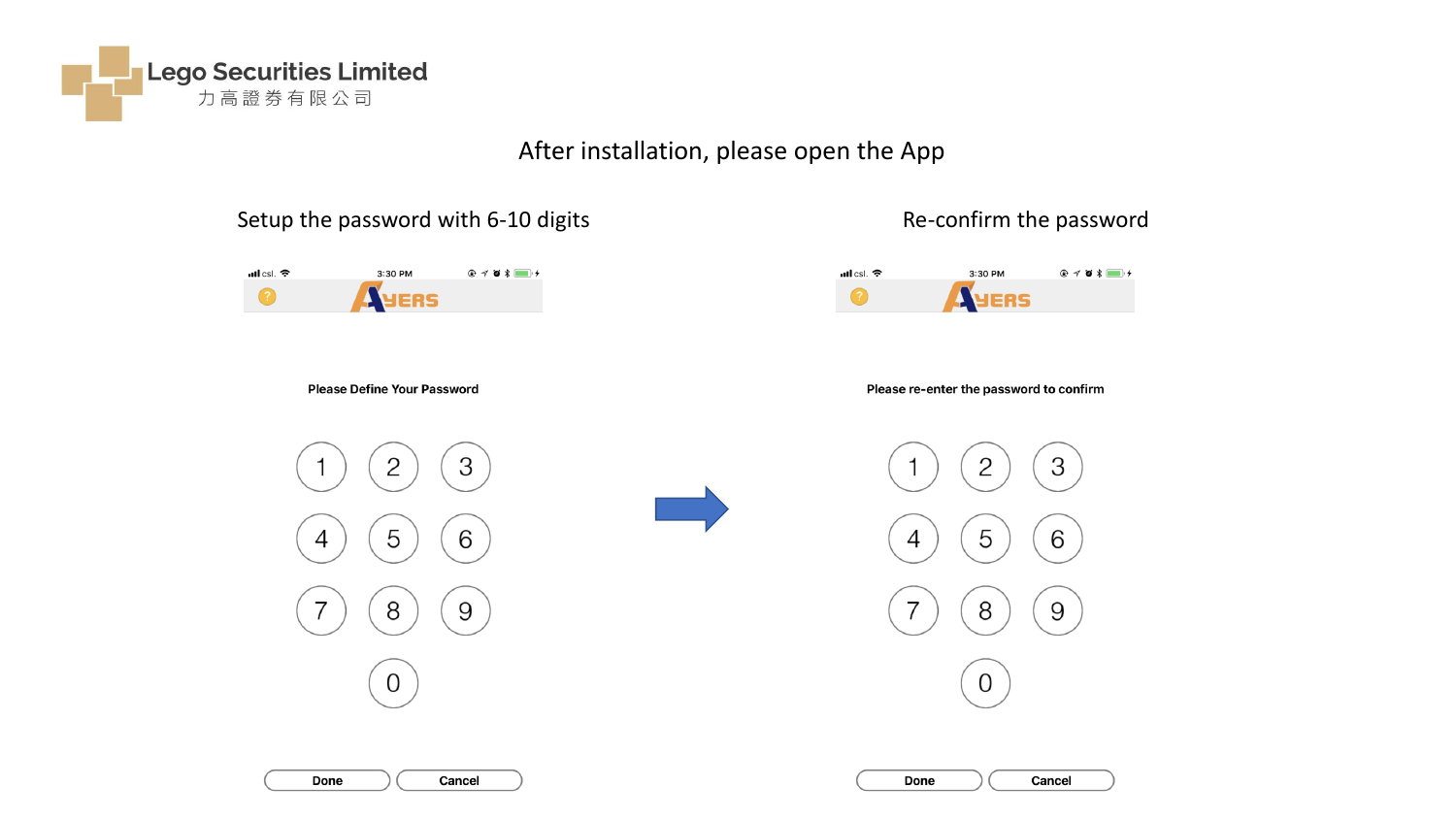



You may either enable or cancel the Fingerprint/Face ID on the device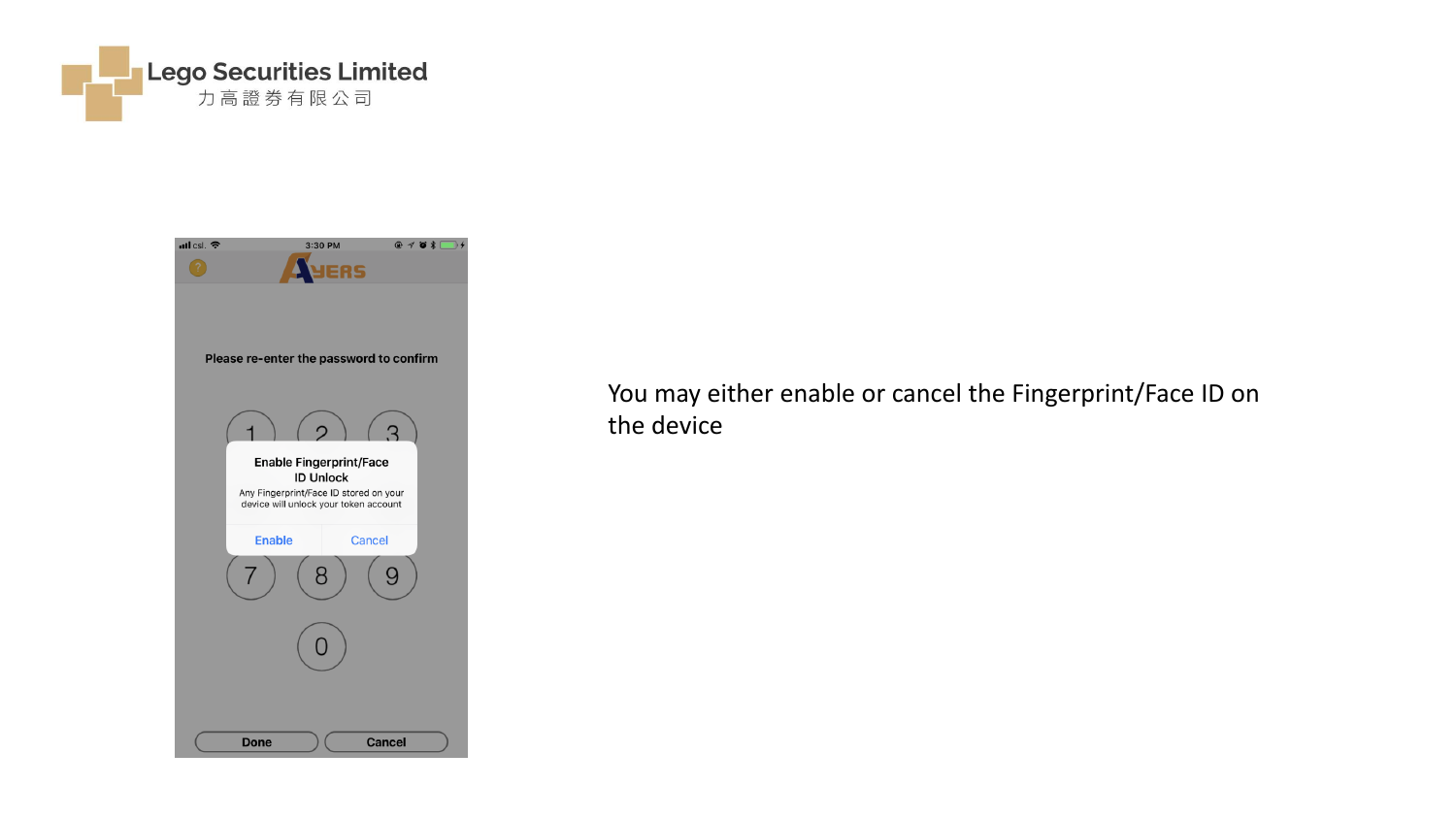



### **Disclaimer**

- 1. Client should kindly note that Ayers Token App ("the App") shall only be used for the purpose of two factor login authentication.
- 2. Ayers Solutions Limited ("Ayers") shall not store client's fingerprint information or any information stored in client's registered mobile device.
- 3. Ayers shall not be liable to any loss/damage, directly or indirectly, incurred arising out of or in connection with the use of the App, including but not limited to improper use of the registered mobile device, embezzlement or password leakage or hacking, etc.

Please read the "Disclaimer" then press "Agree" to continue

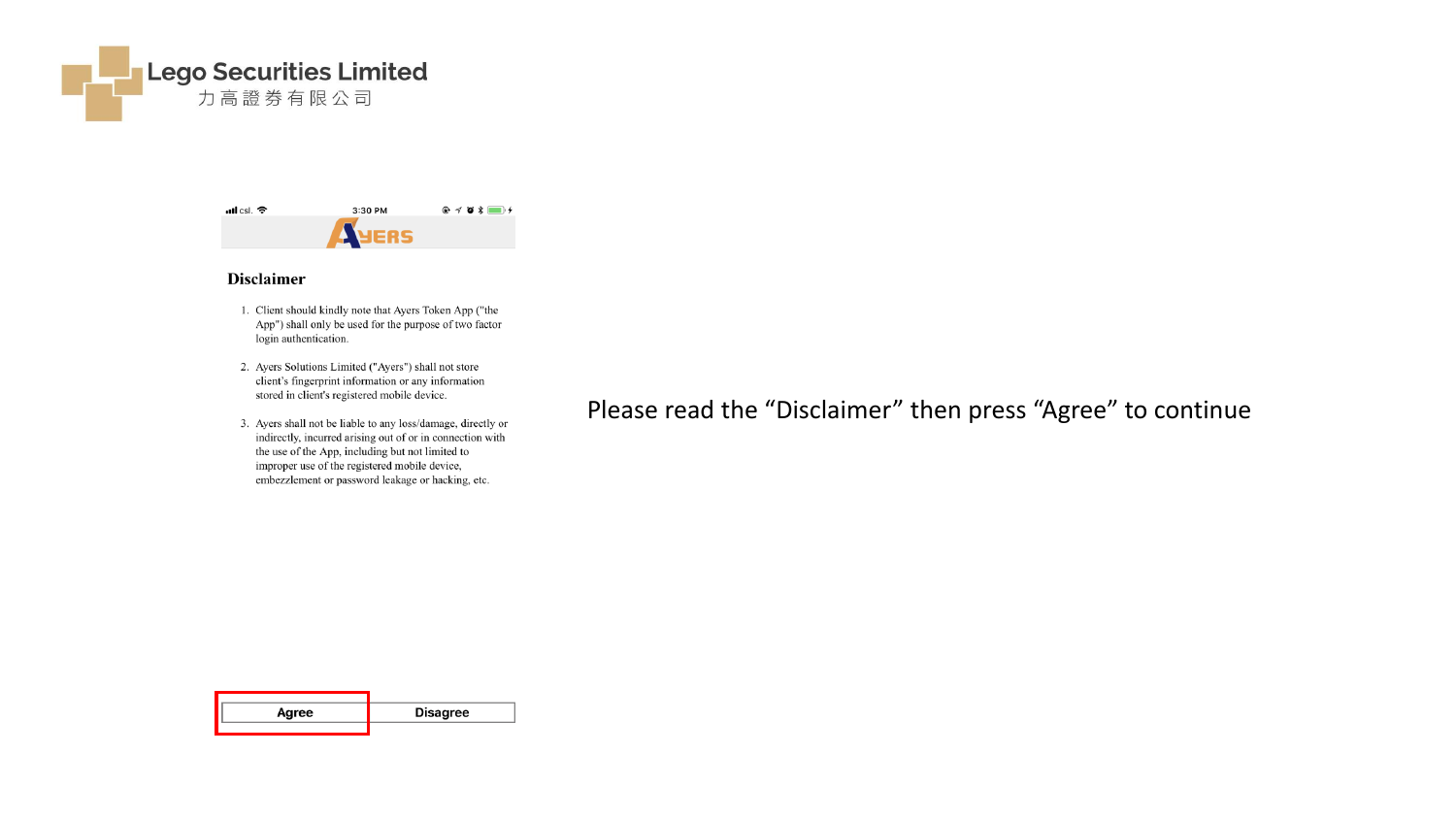

# Read the guideline or press  $\begin{bmatrix} x \end{bmatrix}$  Press "Token Registration" Enter: LEGO





| ull csl. ক                     | 3:30 PM                                       | $Q \not\sim Q \not\sim E$ |
|--------------------------------|-----------------------------------------------|---------------------------|
| ?                              | ERS                                           |                           |
|                                |                                               |                           |
|                                |                                               |                           |
|                                |                                               |                           |
|                                |                                               |                           |
|                                |                                               |                           |
|                                |                                               |                           |
|                                |                                               |                           |
|                                | Please enter broker identification code (BIC) |                           |
|                                |                                               |                           |
|                                | LEGO                                          |                           |
|                                | OK                                            |                           |
|                                |                                               |                           |
|                                |                                               |                           |
|                                |                                               |                           |
|                                |                                               |                           |
|                                |                                               |                           |
|                                |                                               |                           |
|                                |                                               |                           |
|                                |                                               |                           |
|                                |                                               |                           |
|                                |                                               |                           |
|                                |                                               |                           |
|                                |                                               |                           |
| 腽<br><b>Token Registration</b> | $\bigoplus$<br><b>Token List</b>              | ශ<br>Setting              |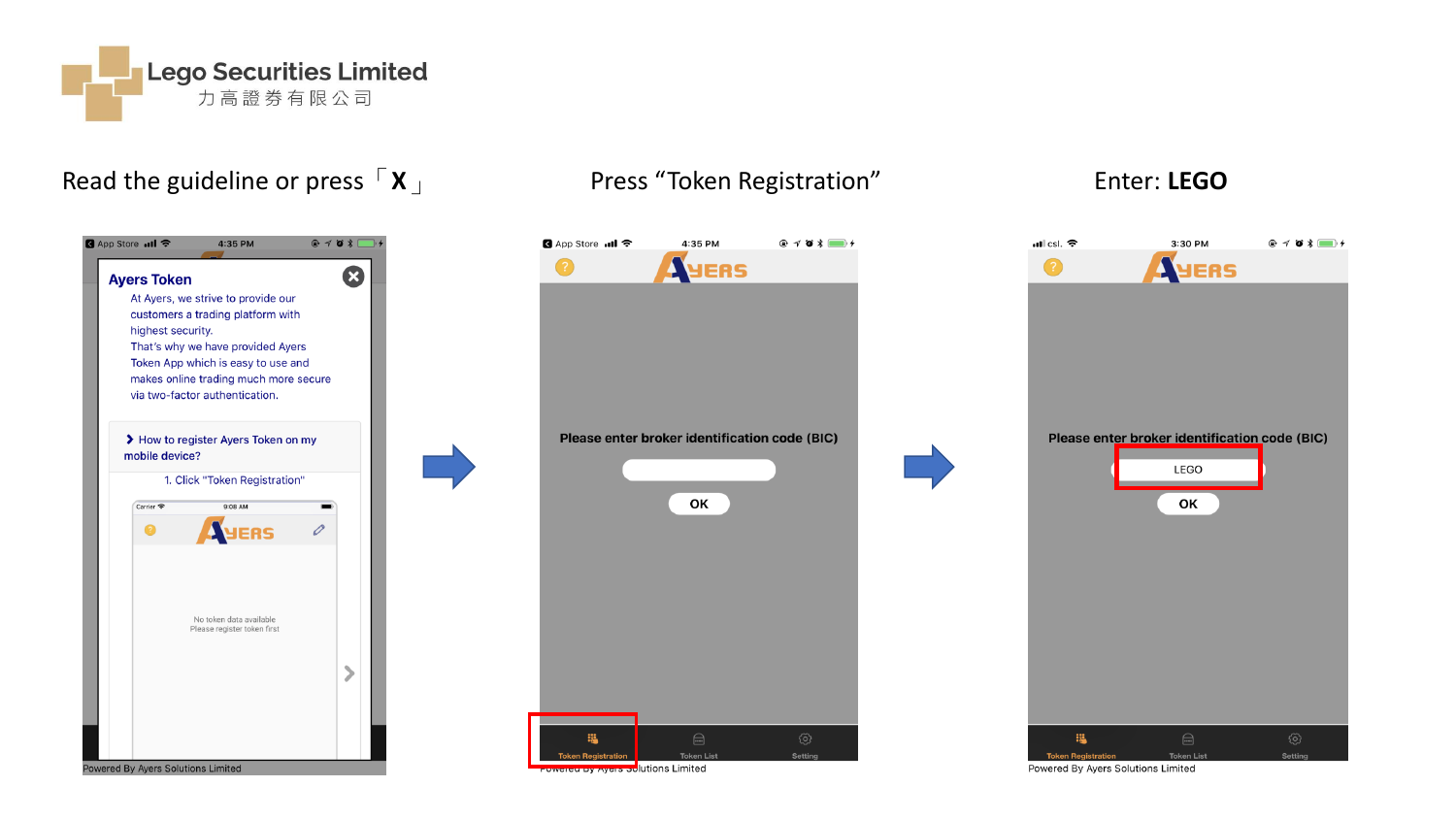

| $\cdot$ ll csl. 4G | 3:31 PM      | $@ 701 \qquad \qquad \bullet$ |
|--------------------|--------------|-------------------------------|
| 7                  | <b>ANERS</b> |                               |

### **Trading System Login ID**

Password

### Last 3 digits of Identity Document No.

| (without the digit in brackets) |       |
|---------------------------------|-------|
|                                 |       |
| Proceed                         | Clear |
|                                 |       |

Login ID: Your account number

 Password: Enter you first login password \*\*Note: Please enter the One-Time Password generated by Lego Securities, if you are a new account opening

- last 3-digit of your ID number (without the digit in bracket)
- Press " Proceed"

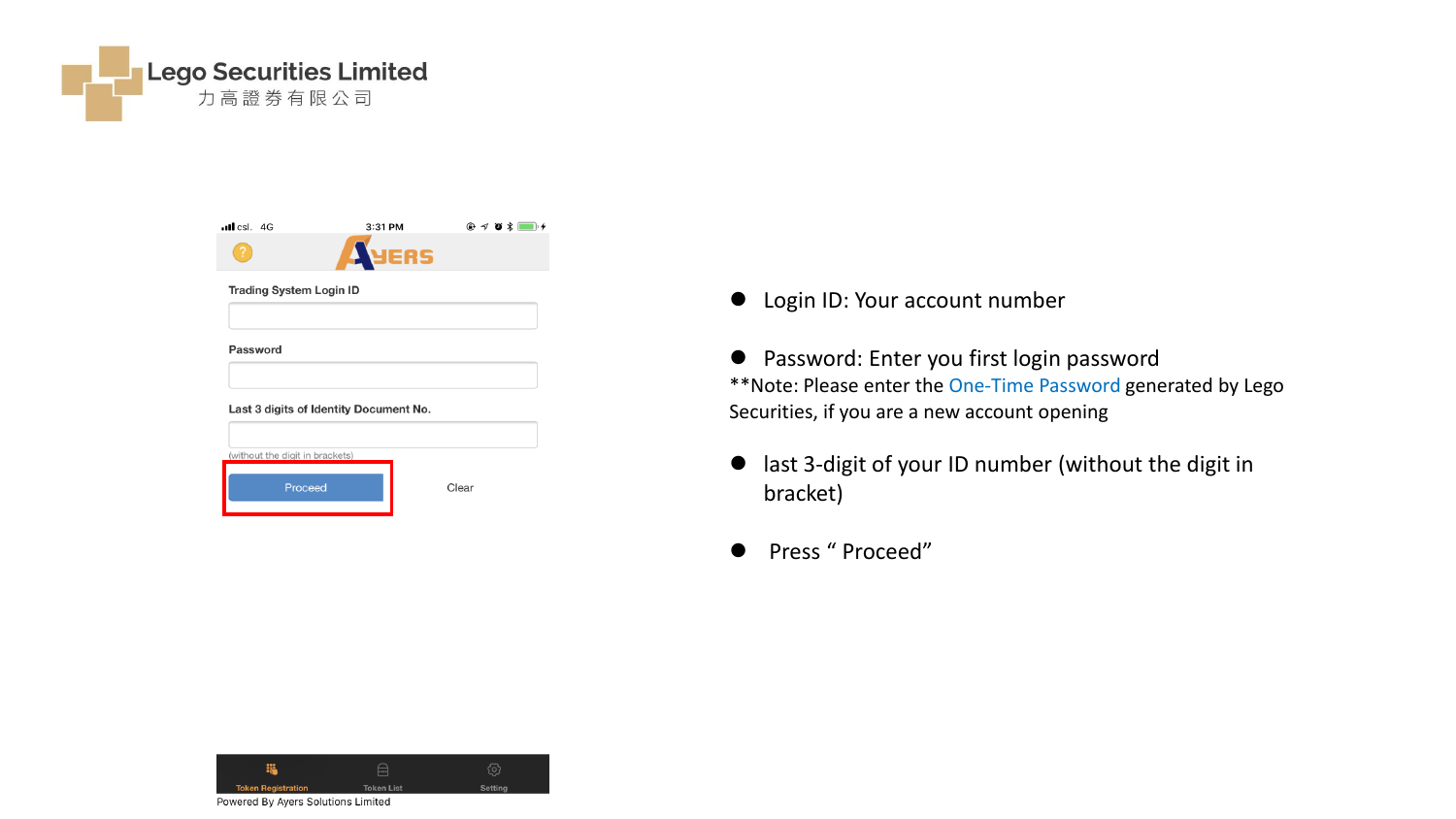

## The system will send a One-Time Password to your email, please enter it then press "Proceed" to continue





[Lego Securities Limited] Your OTP 8184 s sent at time 2018-04-12 15:32:25. Please use this code to proceed with your software token registration.

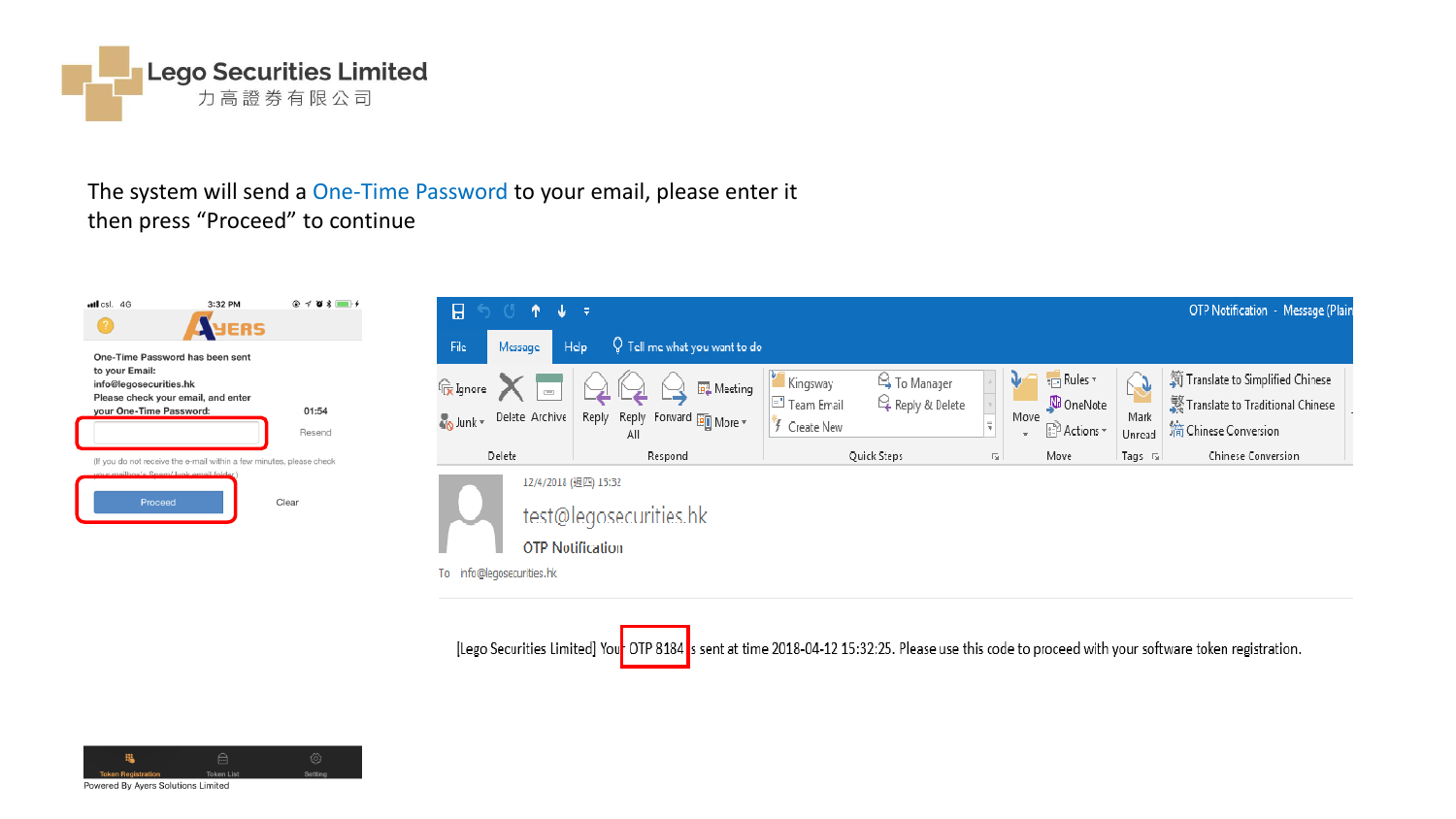

The Token List will be shown after successful registration A notification of successful software registration email will be sent to your email

| $nll$ csl. $4G$ |                           | 3:32 PM                      | @701<br>$\overline{\mathbf{r}}$ |
|-----------------|---------------------------|------------------------------|---------------------------------|
|                 |                           | ERS                          |                                 |
|                 |                           |                              |                                 |
|                 |                           |                              |                                 |
|                 |                           |                              |                                 |
|                 |                           |                              |                                 |
|                 |                           |                              |                                 |
|                 |                           |                              |                                 |
|                 |                           |                              |                                 |
|                 |                           |                              |                                 |
|                 |                           |                              |                                 |
|                 |                           |                              |                                 |
|                 |                           | <b>Registration Success!</b> |                                 |
|                 |                           | New Token Added.             |                                 |
|                 |                           |                              |                                 |
|                 |                           | OK                           |                                 |
|                 |                           |                              |                                 |
|                 |                           |                              |                                 |
|                 |                           |                              |                                 |
|                 |                           |                              |                                 |
|                 |                           |                              |                                 |
|                 |                           |                              |                                 |
|                 |                           |                              |                                 |
|                 |                           |                              |                                 |
|                 |                           |                              |                                 |
|                 | 鴞                         | $\bigcap_{i=1}^n$            | €                               |
|                 | <b>Token Registration</b> | <b>Token List</b>            | Setting                         |



親愛的客戶:

多謝你使用力高證券有限公司交易系統。你已經在 2018-04-12 15:32:54 成功登記使用保安編碼作為戶口登入的雙重認證。

己登記的戶口和設備 DEM\* iPhone9,2

如有任何查詢,請致電本證券行顧客服務熱線 。

力高證券有限公司

Dear Customer,

Thank you for using LEGO SECURITIES LIMITED trading service. You have successfully registered the Software Token for 2FA login on 2018-04-12 15:32:54.

Registered account and device: DEM\* iPhone9,2

If you have any queries, please contact our Customer Service Hotline on.

LEGO SECURITIES LIMITED